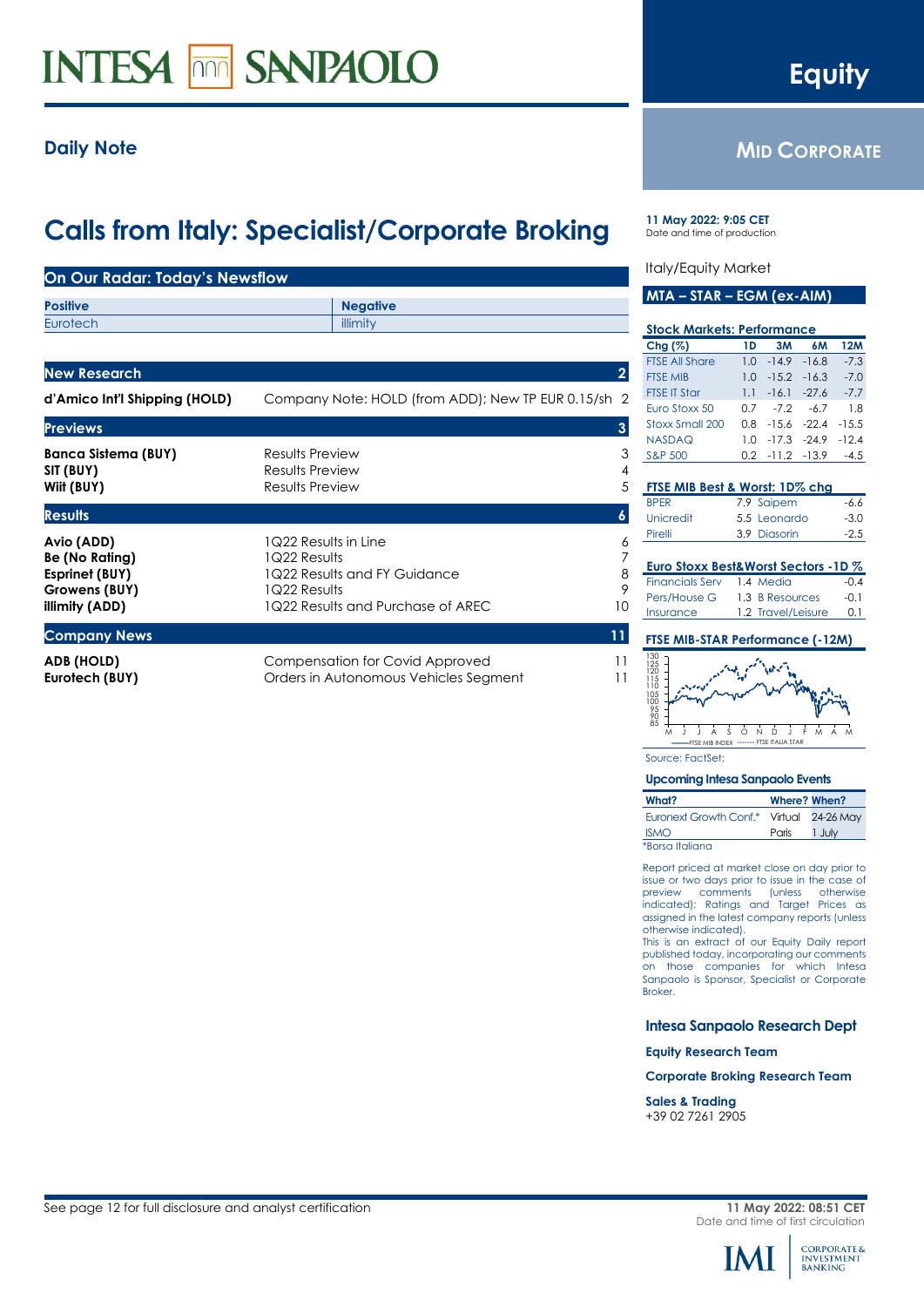#### **Growens (BUY)**

#### **1Q22 Results**

**Results.** Yesterday, after the market close, Growens announced the following 1Q22 results: revenues up 28% to EUR 21.1M, with an increase by 23% of SaaS (35% of total revenues) and by 33% of CPaaS (65% of total revenues). International sales represented 63% of total sales (+49% to EUR 13.1M). EBITDA decreased by 21% to EUR 1.1M (vs. 1.39M in 1Q21), equal to an EBITDA margin at 5.2% vs. 8.3% of 1Q21. Consolidated EBT was at around breakeven. The key points of results were:

- **Agile Telecom grew by 33.5% at the top line,** confirming the recovery of the SMS traffic in particular abroad**,** with an EBITDA margin of 3% (vs. 4.7% in 1Q21);
- **BEE confirmed to be the highest growth BU, reaching EUR 1.9M revenues (+66% yoy)** thanks to increasing volumes; the BU recorded a EUR 0.3M EBITDA vs. EUR 0.2M of last year; ARR as at March 2022 was USD 8.7M;
- **MailUp and Acumbamail sales grew by around 11% and 17%, respectively;**
- **Datatrics closed with an EBITDA negative for EUR 0.4M** vs. the EUR -0.1M EBITDA of last year;
- Reported net cash was EUR 3.1M, vs. EUR 6.5M at YE21 due to a temporary deferral in some customers' payments, received in the first half of April; **net cash ex-IFRS16 was EUR 6.2M.**

**What we think:** 1Q22 results show a double-digit top-line growth, with the acquisition of several new customers and all BUs rising except for Datatrics and a contraction of margins mainly due to the difficulties of Datatrics (EBITDA negative for EUR 0.4M) due to the 2021 reorganisation and to the different product mix (more weighted on CPaaS, that has lower margins). We underline that these results do not yet include Contactlab's contribution (whose acquisition was closed last week) that will be integrated into the MailUp business unit. The company confirmed its strategy, focused on innovation and growth, both organically and via M&A. Conference call on 13 May at 16:00 CET.

#### **Growens – 1Q22 results**

| -------<br>19.44100110 |       |              |        |       |                          |                          |                          |                          |              |              |
|------------------------|-------|--------------|--------|-------|--------------------------|--------------------------|--------------------------|--------------------------|--------------|--------------|
| <b>EUR M</b>           | 1Q21A | <b>FY21A</b> | 1Q22A  | 1Q21E | 1Q21C                    | 1Q A/E %                 | 1Q A/C %                 | 1Q yoy $%$               | <b>FY22E</b> | <b>FY22C</b> |
| <b>Revenues</b>        | 16.3  | 63.7         | 21.1   |       | $\blacksquare$           |                          |                          | 28.0                     | 90.1         | 91.6         |
| <b>VoP</b>             | 16.6  | 65.2         | 21.2   |       | $\blacksquare$           |                          |                          | 27.7                     | 91.7         |              |
| - MailUp               | 3.9   | 16.6         | 4.3    |       | ۰                        | $\overline{\phantom{a}}$ | $\overline{\phantom{a}}$ | 10.5                     | 30.7         | ٠            |
| - Agile Telecom        | 11.0  | 47.5         | 14.7   |       |                          |                          | ٠                        | 33.5                     | 49.9         |              |
| $-BEE$                 | 1.1   | 5.6          | 1.9    | ۰     | ۰                        | $\overline{\phantom{a}}$ | $\overline{\phantom{a}}$ | 65.9                     | 7.8          |              |
| - Datatrics            | 0.7   | 2.6          | 0.6    |       | ۰                        |                          | $\overline{\phantom{a}}$ | $-7.7$                   | 2.7          |              |
| - Acumbamail           | 0.5   | 2.1          | 0.5    |       |                          |                          | ٠                        | 17.1                     | 2.6          |              |
| <b>EBITDA</b>          | 1.4   | 5.1          | 1.1    |       |                          |                          | $\blacksquare$           | $-21.0$                  | 8.6          | 7.9          |
| <b>EBITDA</b> margin % | 8.3   | 8.0          | 5.2    |       |                          |                          |                          | $\blacksquare$           | 9.5          | 8.6          |
| - MailUp               | 25.6  | 15.9         | 14.9   |       | $\overline{\phantom{a}}$ | $\sim$                   |                          | $\sim$                   | 16.0         |              |
| - Agile Telecom        | 4.7   | 4.8          | 3.0    |       | ۰                        |                          |                          | $\overline{\phantom{a}}$ | 4.8          |              |
| $-BEE$                 | 17.9  | 5.7          | 16.5   |       |                          | ۰.                       |                          | $\sim$                   | 8.0          |              |
| - Datatrics            | Neg.  | Neg.         | Neg.   |       |                          |                          |                          | $\overline{\phantom{a}}$ | Neg.         |              |
| - Acumbamail           | 25.2  | 24.2         | 18.3   | ۰     | ۰                        | $\overline{\phantom{a}}$ |                          | $\overline{\phantom{a}}$ | 25.0         |              |
| Net debt/-cash         | $-2$  | $-6.5$       | $-3.1$ |       |                          |                          |                          |                          | $-3.6$       | $-1.7$       |

FY22E and FY22C figures include the contribution of the acquisition of Contactlab; A: actual; E: estimates; C: Factset consensus; Source: Company data and Intesa Sanpaolo Research

#### **Growens - Key Data**

| 11/05/2022                |           |         | <b>Information</b> |
|---------------------------|-----------|---------|--------------------|
| <b>Target Price (EUR)</b> |           |         | 6.4                |
| Rating                    |           |         | <b>BUY</b>         |
| Mkt price (EUR)           |           |         | 4.86               |
| Mkt cap (EUR M)           |           |         | 73                 |
| Main Metrics (€ M)        | 2022E     | 2023E   | 2024E              |
| Revenues                  | 90.12     | 100.4   | 110.9              |
| <b>EBITDA</b>             | 8.62      | 10.46   | 12.68              |
| EPS (EUR)                 | 0.14      | 0.21    | 0.29               |
| Net debt/-cash            | $-3.55$   | $-6.88$ | $-11.52$           |
| Ratios (x)                | 2022E     | 2023E   | 2024E              |
| Adj. P/E                  | 33.7      | 23.0    | 16.5               |
| EV/EBITDA                 | 8.0       | 6.3     | 4.8                |
| EV/EBIT                   | 21.1      | 13.8    | 9.2                |
| Debt/EBITDA               | Neg.      | Neg.    | Neg.               |
| Div yield $(\%)$          | U         | 0       | 0                  |
| Performance (%)           | <b>1M</b> | 3M      | <b>12M</b>         |
| Absolute                  | $-5.4$    | $-4.0$  | 12.2               |
| Rel. to FTSE IT All Sh    | 1.7       | 12.9    | 21.1               |
|                           |           |         |                    |

Source: FactSet, Company data, Intesa Sanpaolo Research estimates

Intesa Sanpaolo is Corporate Broker to Growens

**Arianna Terazzi -** Research Analyst +39 02 7235 1816 arianna.terazzi@intesasanpaolo.com

<span id="page-1-0"></span>**Oriana Cardani, CFA -** Research Analyst +39 02 7235 1819 oriana.cardani@intesasanpaolo.com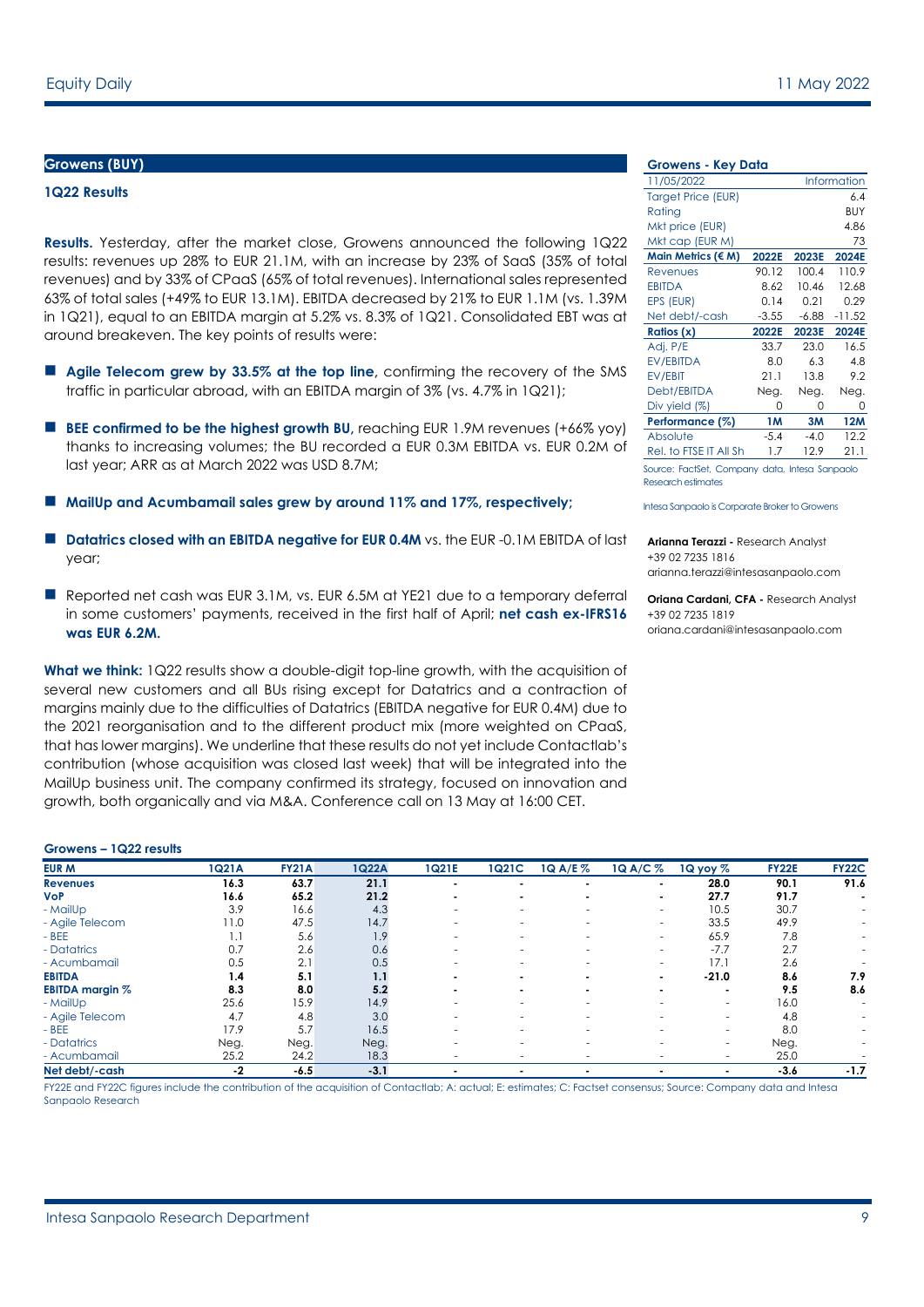# **Our Mid Corporate Definition**

**Italy is characterised by a large number of non-listed and listed micro, small and medium-sized companies. Looking at the revenues of these Italian companies, around 5,000 companies eligible for listing have revenues below EUR 1,500M based on Intesa Sanpaolo elaborations. We define these companies as 'Mid Corporate'. Looking more specifically at Italian listed companies, we include in our Mid Corporate segment all STAR companies and those with a market capitalisation below EUR 1Bn.**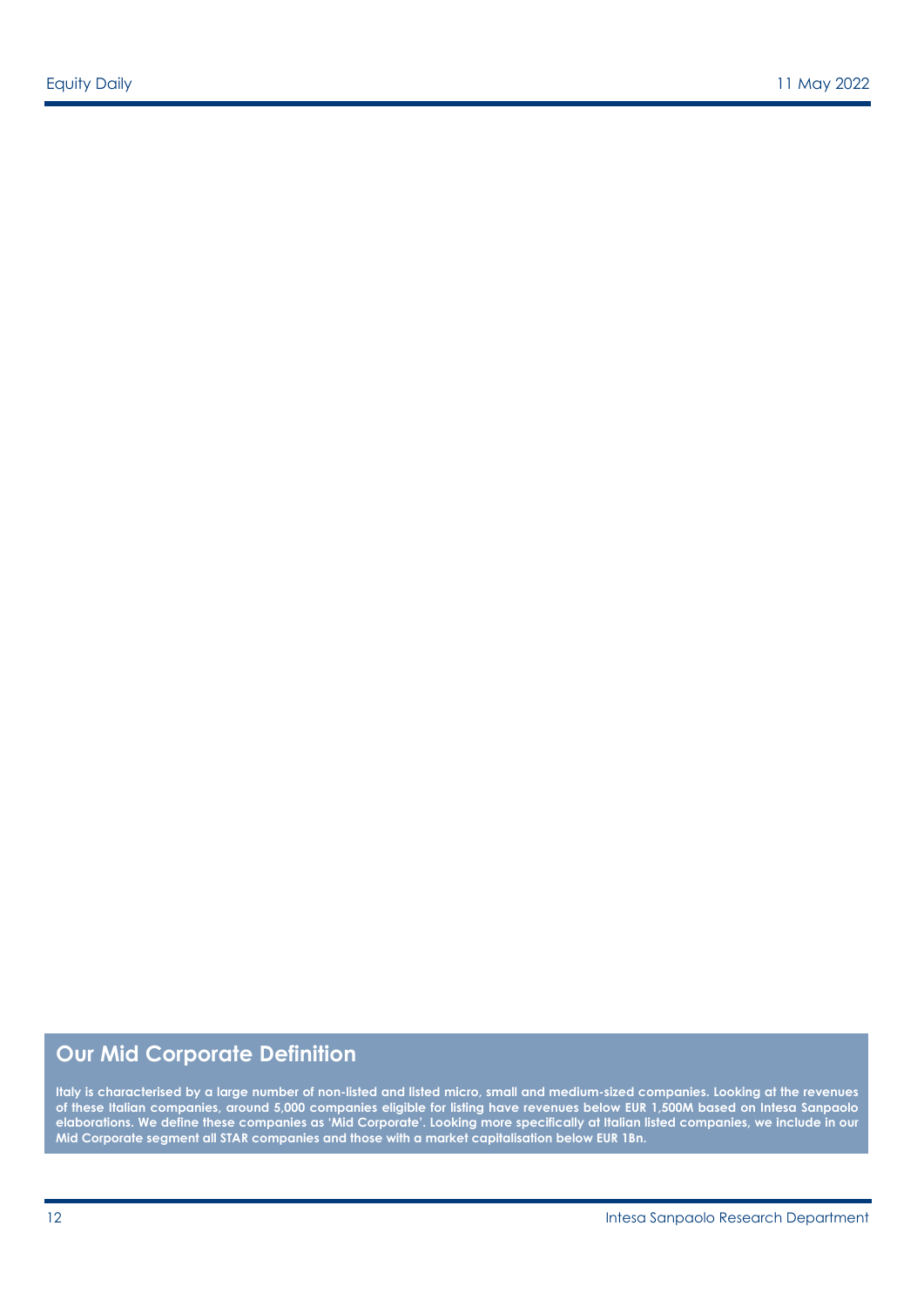## **Disclaimer**

#### **Analyst certification**

The financial analysts who prepared this report, and whose names and roles appear within the document, certify that:

1. The views expressed on the companies mentioned herein accurately reflect independent, fair and balanced personal views; 2. No direct or indirect compensation has been or will be received in exchange for any views expressed.

#### **Specific disclosures**

- **Neither the analysts nor any persons closely associated with the analysts have a financial interest in the securities of the Companies.**
- Neither the analysts nor any persons closely associated with the analysts serve as an officer, director or advisory board member of the Companies.
- Some of the analysts named in the document are members of AIAF.
- The analysts named in this document are not registered with or qualified by FINRA, the U.S. regulatory body with oversight over Intesa Sanpaolo IMI Securities Corp. Accordingly, the analysts may not be subject to FINRA Rule 2241 and NYSE Rule 472 with respect to communications with a subject company, public appearances and trading securities in a personal account. For additional information, please contact the Compliance Department of Intesa Sanpaolo IMI Securities Corp. at 212-326-1133.
- The analysts of this report do not receive bonuses, salaries, or any other form of compensation that is based upon specific investment banking transactions.
- The research department supervisors do not have a financial interest in the securities of the Companies.

This research has been prepared by Intesa Sanpaolo SpA, and is distributed by Intesa Sanpaolo SpA, Intesa Sanpaolo-London Branch (a member of the London Stock Exchange) and Intesa Sanpaolo IMI Securities Corp. (a member of the NYSE and FINRA). Intesa Sanpaolo SpA accepts full responsibility for the contents of this report and also reserves the right to issue this document to its own clients. Intesa Sanpaolo SpA is authorised by the Banca d'Italia and is regulated by the Financial Services Authority in the conduct of designated investment business in the UK and by the SEC for the conduct of US business.

Opinions and estimates in this research are as at the date of this material and are subject to change without notice to the recipient. Information and opinions have been obtained from sources believed to be reliable, but no representation or warranty is made as to their accuracy or correctness. Past performance is not a guarantee of future results. The investments and strategies discussed in this research may not be suitable for all investors. If you are in any doubt you should consult your investment advisor.

This report has been prepared solely for information purposes and is not intended as an offer or solicitation with respect to the purchase or sale of any financial products. It should not be regarded as a substitute for the exercise of the recipient's own judgment. No Intesa Sanpaolo SpA entity accepts any liability whatsoever for any direct, consequential or indirect loss arising from any use of material contained in this report. This document may only be reproduced or published with the name of Intesa Sanpaolo SpA.

Intesa Sanpaolo SpA has in place the Conflicts of Interest Management Rules for managing effectively the conflicts of interest which might affect the impartiality of all investment research which is held out, or where it is reasonable for the user to rely on the research, as being an impartial assessment of the value or prospects of its subject matter. A copy of these Rules is available to the recipient of this research upon making a written request to the Compliance Officer, Intesa Sanpaolo SpA, C.so Matteotti n° 1, 20121 Milan (MI) Italy. Intesa Sanpaolo SpA has formalised a set of principles and procedures for dealing with conflicts of interest ("Rules for Research"). The Rules for Research is clearly explained in the relevant section of Intesa Sanpaolo's web site (www.intesasanpaolo.com).

Member companies of the Intesa Sanpaolo Group, or their directors and/or representatives and/or employees and/or persons closely associated with them, may have a long or short position in any securities mentioned at any time, and may make a purchase and/or sale, or offer to make a purchase and/or sale, of any of the securities from time to time in the open market or otherwise.

This document has been prepared and issued for, and thereof is intended for use by, MiFID II eligible counterparties/professional clients (other than elective professional clients) or otherwise by market professionals or institutional investors only, who are financially sophisticated and capable of evaluating investment risks independently, both in general and with regard to particular transactions and investment strategies.

**Persons and residents in the UK:** This document is not for distribution in the United Kingdom to persons who would be defined as private customers under the rules of the Financial Conduct Authority.

**US persons**: This document is intended for distribution in the United States only to Major US Institutional Investors as defined in SEC Rule 15a-6. US Customers wishing to effect a transaction should do so only by contacting a representative at Intesa Sanpaolo IMI Securities Corp. in the US (see contact details below).

Intesa Sanpaolo SpA issues and circulates research to Major Institutional Investors in the USA only through Intesa Sanpaolo IMI Securities Corp., 1 William Street, New York, NY 10004, USA, Tel: (1) 212 326 1150.

#### **Inducements in relation to research**

This document has been prepared and issued for, and thereof is intended for use by, MiFID 2 eligible counterparties/professional clients (other than elective professional clients) or otherwise by market professionals or institutional investors only, who are financially sophisticated and capable of evaluating investment risks independently, both in general and with regard to specific transactions and investment strategies.

Therefore, such materials may not be suitable for all investors and recipients are urged to seek the advice of their independent financial advisor for any necessary explanation of the contents thereof. Pursuant to the provisions of Delegated Directive (EU) 2017/593, this document can be qualified as an acceptable minor non-monetary benefit as it is:

Written material from a third party that is commissioned and paid for by a corporate issuer or potential issuer to promote a new issuance by the company, or where the third party firm is contractually engaged and paid by the issuer to produce such material on an ongoing basis (Specialist/Corporate Broker/Sponsor contract), provided that the relationship is clearly disclosed in the material and that the material is made available at the same time to any investment firms wishing to receive it or to the general public - Delegated Directive(EU) 2017/593 - art. 12 paragraph 3.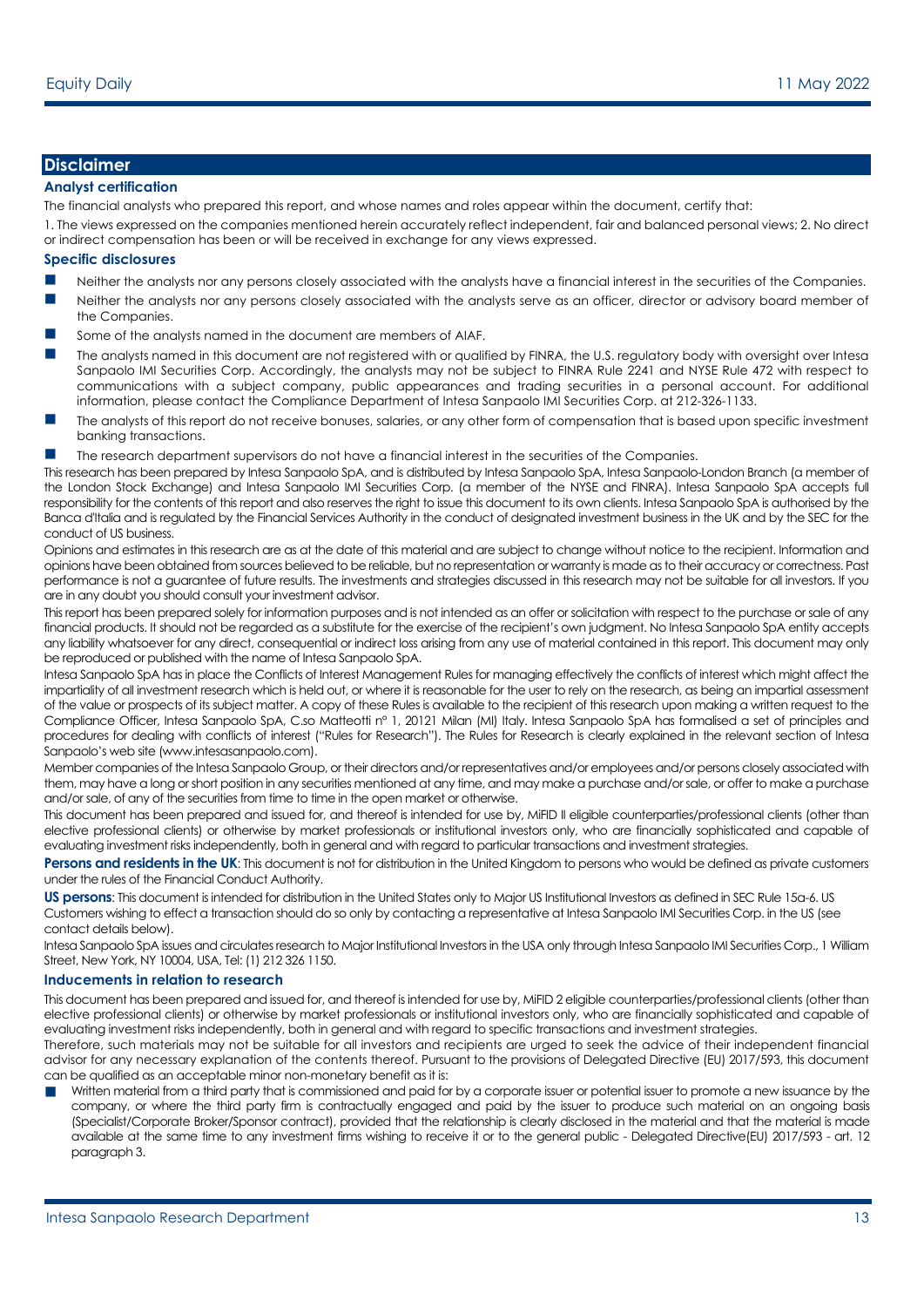#### **Coverage policy and frequency of research reports**

The list of companies covered by the Research Department is available upon request. Intesa Sanpaolo SpA aims to provide continuous coverage of the companies on the list in conjunction with the timing of periodical accounting reports and any exceptional event that affects the issuer's operations. The companies for which Intesa Sanpaolo SpA acts as sponsor or specialist or other regulated roles are covered in compliance with regulations issued by regulatory bodies with jurisdiction. In the case of a short note, we advise investors to refer to the most recent company report published by Intesa Sanpaolo SpA's Research Department for a full analysis of valuation methodology, earnings assumptions, risks and the historical of recommendation and target price. In the Equity Daily note and Weekly Preview report the Research Department reconfirms the previously published ratings and target prices on the covered companies (or alternatively such ratings and target prices may be placed Under Review). Research qualified as a minor nonmonetary benefit pursuant to provisions of Delegated Directive (EUR) 2017/593 is freely available on the IMI Corporate & Investment Banking Division website (www.imi.intesasanpaolo.com); all other research is available by contacting your sales representative.

#### **Distribution Method**

This document is for the exclusive use of the person to whom it is delivered by Intesa Sanpaolo and may not be reproduced, redistributed, directly or indirectly, to third parties or published, in whole or in part, for any reason, without prior consent expressed by Intesa Sanpaolo. The copyright and all other intellectual property rights on the data, information, opinions and assessments referred to in this information document are the exclusive domain of the Intesa Sanpaolo banking group, unless otherwise indicated. Such data, information, opinions and assessments cannot be the subject of further distribution or reproduction in any form and using any technique, even partially, except with express written consent by Intesa Sanpaolo. Persons who receive this document are obliged to comply with the above indications.

#### **Equity Research Publications in Last 12M**

The list of all recommendations on any financial instrument or issuer produced by Intesa Sanpaolo Research Department and distributed during the preceding 12-month period is available on the Intesa Sanpaolo website at the following address:

<https://group.intesasanpaolo.com/en/research/RegulatoryDisclosures/archive-of-intesa-sanpaolo-group-s-conflicts-of-interest0>

#### **Valuation methodology (long-term horizon: 12M)**

The Intesa Sanpaolo SpA Equity Research Department values the companies for which it assigns recommendations as follows:

We obtain a fair value using a number of valuation methodologies including: discounted cash flow method (DCF), dividend discount model (DDM), embedded value methodology, return on allocated capital, break-up value, asset-based valuation method, sum-of-the-parts, and multiples-based models (for example PE, P/BV, PCF, EV/Sales, EV/EBITDA, EV/EBIT, etc.). The financial analysts use the above valuation methods alternatively and/or jointly at their discretion. The assigned target price may differ from the fair value, as it also takes into account overall market/sector conditions, corporate/market events, and corporate specifics (i.e. holding discounts) reasonably considered to be possible drivers of the company's share price performance. These factors may also be assessed using the methodologies indicated above.

#### **Equity rating key: (long-term horizon: 12M)**

In its recommendations, Intesa Sanpaolo SpA uses an "absolute" rating system, which is not related to market performance and whose key is reported below:

| Equity Rating Key (long-term horizon: 12M) |                                                                                                                                                                                                                                                                                 |  |  |  |
|--------------------------------------------|---------------------------------------------------------------------------------------------------------------------------------------------------------------------------------------------------------------------------------------------------------------------------------|--|--|--|
| Long-term rating                           | <b>Definition</b>                                                                                                                                                                                                                                                               |  |  |  |
| <b>BUY</b>                                 | If the target price is 20% higher than the market price                                                                                                                                                                                                                         |  |  |  |
| <b>ADD</b>                                 | If the target price is 10%-20% higher than the market price                                                                                                                                                                                                                     |  |  |  |
| <b>HOLD</b>                                | If the target price is 10% below or 10% above the market price                                                                                                                                                                                                                  |  |  |  |
| <b>REDUCE</b>                              | If the target price is 10%-20% lower than the market price                                                                                                                                                                                                                      |  |  |  |
| <b>SELL</b>                                | If the target price is 20% lower than the market price                                                                                                                                                                                                                          |  |  |  |
| <b>RATING SUSPENDED</b>                    | The investment rating and target price for this stock have been suspended as there is not a sufficient fundamental basis for<br>determining an investment rating or target. The previous investment rating and target price, if any, are no longer in effect for this<br>stock. |  |  |  |
| <b>NO RATING</b>                           | The company is or may be covered by the Research Department but no rating or target price is assigned either voluntarily or to<br>comply with applicable regulations and/or firm policies in certain circumstances.                                                             |  |  |  |
| <b>TENDER SHARES</b>                       | We advise investors to tender the shares to the offer.                                                                                                                                                                                                                          |  |  |  |
| <b>TARGET PRICE</b><br><b>MARKET PRICE</b> | The market price that the analyst believes the share may reach within a one-year time horizon<br>Closing price on the day before the issue date of the report, as indicated on the<br>first<br>except<br>page,<br>where otherwise indicated                                     |  |  |  |

#### **Historical recommendations and target price trends (12M)**

This report is a compendium report or may include excerpts from previously published reports: in this report, we confirm the ratings and target prices assigned in the latest company reports (or alternatively such ratings and target prices may be placed Under Review). The 12M rating and target price history chart(s) for the companies included in this report can be found at Intesa Sanpaolo's website/Research/Regulatory disclosures: [https://group.intesasanpaolo.com/en/research/RegulatoryDisclosures/tp-and-rating-history--12-months-.](https://group.intesasanpaolo.com/en/research/RegulatoryDisclosures/tp-and-rating-history--12-months-) Note: please also refer to https://group.intesasanpaolo.com/it/research/equity---credit-research/equity in applicable cases for the ISP-UBI Equity Ratings Reconciliation Table, the archive of ex-UBI's previously published research reports and 12M historical recommendations.

#### **Equity rating allocations (long-term horizon: 12M)**

#### **Intesa Sanpaolo Research Rating Distribution (at April 2022)**

| Number of companies considered: 130                         | <b>BUY</b> | ADD | <b>HOLD</b> | <b>REDUCE</b> | <b>SELL</b> |
|-------------------------------------------------------------|------------|-----|-------------|---------------|-------------|
| Total Equity Research Coverage relating to last rating (%)* |            | ററ  |             |               |             |
| of which Intesa Sanpaolo's Clients (%)**                    |            | 66  |             |               |             |

\* Last rating refers to rating as at end of the previous quarter; \*\* Companies on behalf of whom Intesa Sanpaolo and the other companies of the Intesa Sanpaolo Group have provided corporate and Investment banking services in the last 12 months; percentage of clients in each rating category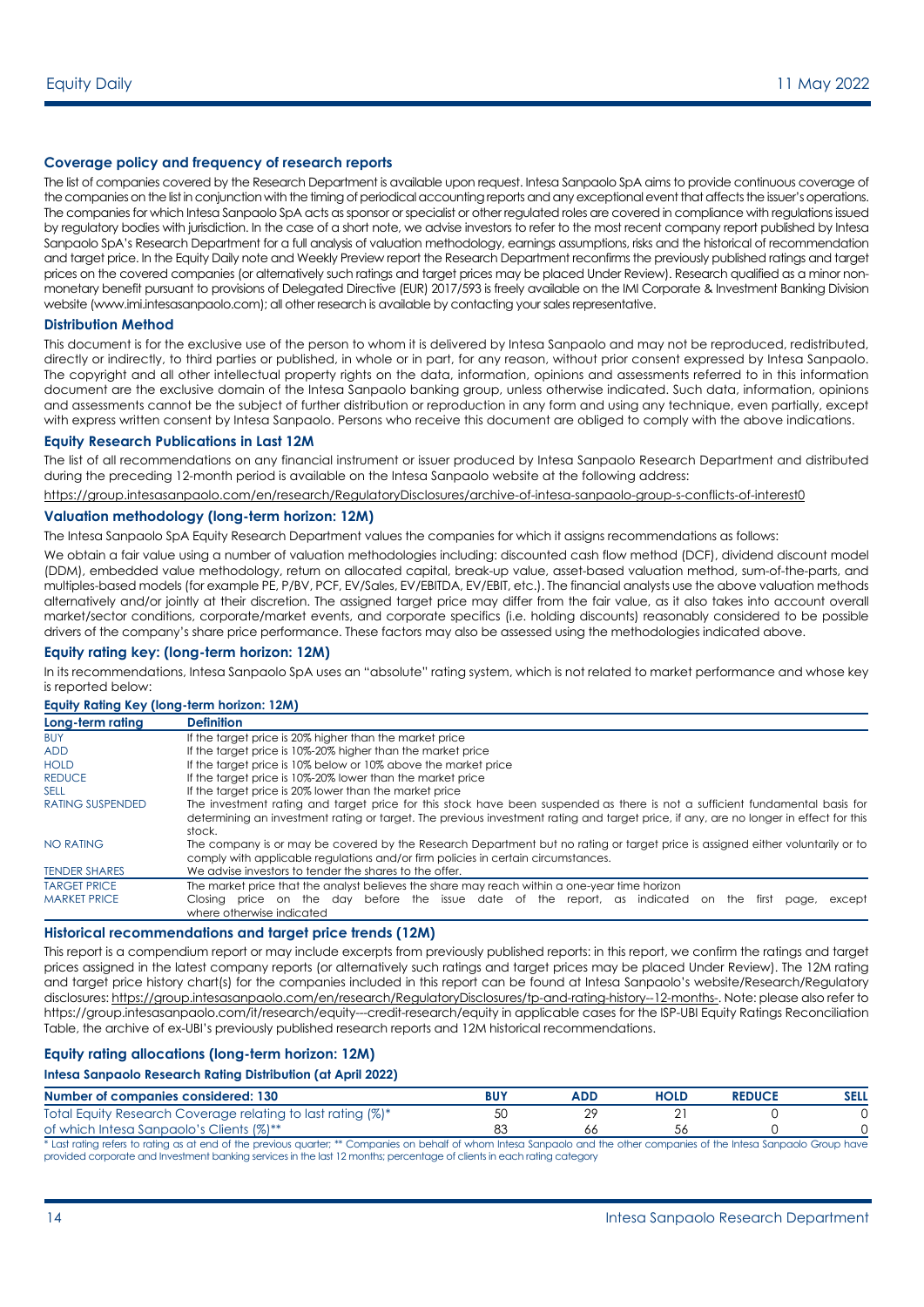#### **Valuation methodology (short-term horizon: 3M)**

Our short-term investment ideas are based on ongoing special market situations, including among others: spreads between share categories; holding companies vs. subsidiaries; stub; control chain reshuffling; stressed capital situations; potential extraordinary deals (including capital increase/delisting/extraordinary dividends); and preys and predators. Investment ideas are presented either in relative terms (e.g. spread ordinary vs. savings; holding vs. subsidiaries) or in absolute terms (e.g. preys).

The companies to which we assign short-term ratings are under regular coverage by our research analysts and, as such, are subject to fundamental analysis and long-term recommendations. The main differences attain to the time horizon considered (monthly vs. yearly) and definitions (short-term 'long/short' vs. long-term 'buy/sell'). Note that the short-term relative recommendations of these investment ideas may differ from our long-term recommendations. We monitor the monthly performance of our short-term investment ideas and follow them until their closure.

#### **Equity rating key (short-term horizon: 3M)**

| Short-term rating | <b>Definition</b>                                                                                                                             |
|-------------------|-----------------------------------------------------------------------------------------------------------------------------------------------|
| <b>LONG</b>       | Stock price expected to rise or outperform within three months from the time the rating was assigned due to a<br>specific catalyst or event   |
| <b>SHORT</b>      | Stock price expected to fall or underperform within three months from the time the rating was assigned due to a<br>specific catalyst or event |

#### **Company-specific disclosures**

Intesa Sanpaolo S.p.A. and the other companies belonging to the Intesa Sanpaolo Banking Group (hereafter the "Intesa Sanpaolo Banking Group") have adopted written guidelines "Organisational, Management and Control Model" pursuant to Legislative Decree 8 June 2001 no. 231 (available at the Intesa Sanpaolo website, https://group.intesasanpaolo.com/en/governance/leg-decree-231-2001) setting forth practices and procedures, in accordance with applicable regulations by the competent Italian authorities and best international practice, including those known as Information Barriers, to restrict the flow of information, namely inside and/or confidential information, to prevent the misuse of such information and to prevent any conflicts of interest arising from the many activities of the Intesa Sanpaolo Banking Group, which may adversely affect the interests of the customer in accordance with current regulations.

In particular, the description of the measures taken to manage interest and conflicts of interest – related to Articles 5 and 6 of the Commission Delegated Regulation (EU) 2016/958 of 9 March 2016 supplementing Regulation (EU) No. 596/2014 of the European Parliament and of the Council with regard to regulatory technical standards for the technical arrangements for objective presentation of investment recommendations or other information recommending or suggesting an investment strategy and for disclosure of particular interests or indications of conflicts of interest as subsequently amended and supplemented, the FINRA Rule 2241, as well as the Financial Conduct Authority Conduct of Business Sourcebook rules COBS 12.4 - between the Intesa Sanpaolo Banking Group and issuers of financial instruments, and their group companies, and referred to in research products produced by analysts at Intesa Sanpaolo S.p.A. is available in the "Rules for Research " and in the extract of the "Corporate model on the management of inside information and conflicts of interest" published on the website of Intesa Sanpaolo S.p.A..

At the Intesa Sanpaolo website, webpage [https://group.intesasanpaolo.com/en/research/RegulatoryDisclosures/archive-of-intesa](https://group.intesasanpaolo.com/en/research/RegulatoryDisclosures/archive-of-intesa-sanpaolo-group-s-conflicts-of-interest)[sanpaolo-group-s-conflicts-of-interest](https://group.intesasanpaolo.com/en/research/RegulatoryDisclosures/archive-of-intesa-sanpaolo-group-s-conflicts-of-interest) you can find the archive of disclosure of interests or conflicts of interest of the Intesa Sanpaolo Banking Group in compliance with the applicable laws and regulations.

Furthermore, in accordance with the aforesaid regulations, the disclosures of the Intesa Sanpaolo Banking Group's conflicts of interest are available through the above-mentioned webpage. The conflicts of interest published on the internet site are updated to at least the day before the publishing date of this report.

We highlight that disclosures are also available to the recipient of this report upon making a written request to Intesa Sanpaolo – Equity & Credit Research, Via Manzoni, 4 - 20121 Milan - Italy.

#### **Index Intellectual Property: STOXX**

STOXX Limited ('STOXX') is the source of Euro Stoxx 50/Stoxx Small 200 and the data comprised therein. STOXX has not been involved in any way in the creation of any reported information and does not give any warranty and excludes any liability whatsoever (whether in negligence or otherwise) – including without limitation for the accuracy, adequateness, correctness, completeness, timeliness, and fitness for any purpose – with respect to any reported information or in relation to any errors, omissions or interruptions in the Euro Stoxx 50/Stoxx Small 200 or its data. Any dissemination or further distribution of any such information pertaining to STOXX is prohibited.